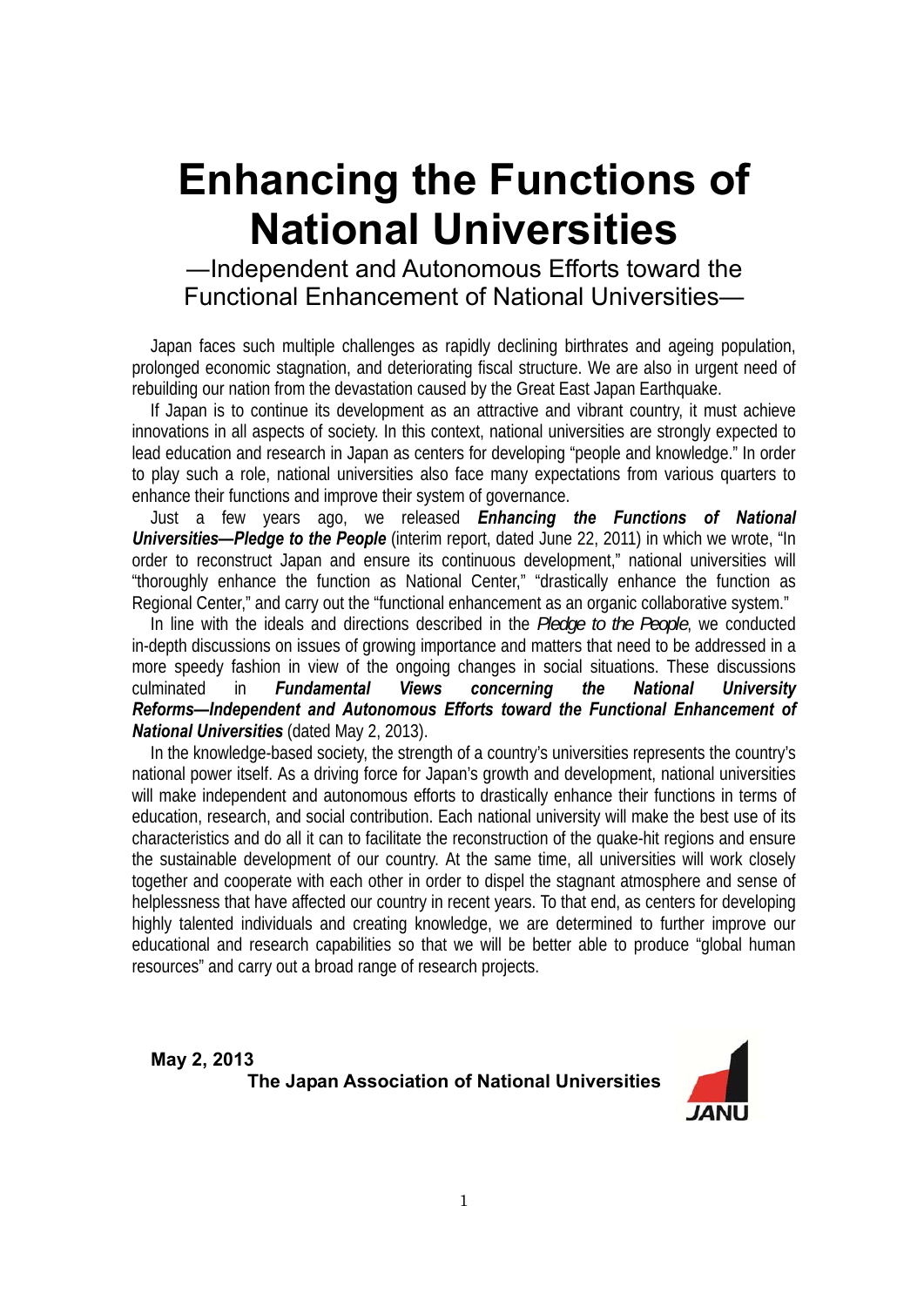## **Fundamental Views concerning the National University Reforms**

- { **All national universities share such common functions as education, research, contribution to local communities, and contribution to the global community, which should not exist as categorized ones. No university has functions that are isolated or unique.**
- { **While all universities face common challenges in order to refine and enhance these functions, there are also different challenges facing individual universities, depending on their size or the characteristics of the local communities in which they operate.**
- { **However, we should not attempt to address such challenges through an approach or method that classifies the challenges based on the sizes or organizational forms of universities, assigns different functions to different universities, and perpetuates such assignment. This kind of shortsighted view that advocates the division of roles among universities will only lead to the shrinking of the entire body of national universities, resulting in loss of the diversity currently enjoyed by all national universities.**
- { **We will adhere to the position that we should address these challenges by improving the organic collaborative system among national universities.**
- { **Diversity of national universities cannot be achieved by developing diverse forms of university organizations or assigning different functions to different universities. It should rather be achieved by diversity in the characteristics that universities express when they adapt their missions to changes of the times, refine their missions ahead of the times, make autonomous decisions about the functions that need improvement, and draw up and implement specific measures for enhancing relevant functions.**

## **Reconfirmation of the Public Roles of National Universities**

- { **Education and research at universities have developed human resources and brought about scientific and technological progress through sophistication of research activities, thereby making great contributions to society.**
- { **Because of their contribution to society and their exposure to constant expectation to increase such social contribution, universities are regarded as organizations of "public nature." And since universities are expected to make a social contribution that exceeds the amount of investments made in them, they are recognized as organizations whose spending should be partially covered by the government. National universities, among other types of universities, have enjoyed substantial benefits from investments made by their founder, namely the national government.**
- { **National universities are entrusted by the people to play vital roles that will greatly affect the future of our country. National universities must continuously and autonomously improve the quality of the social contribution they make through their education and research, thereby appropriately fulfilling the roles entrusted by the people. Doing so is what justifies the existence and public roles of national universities.**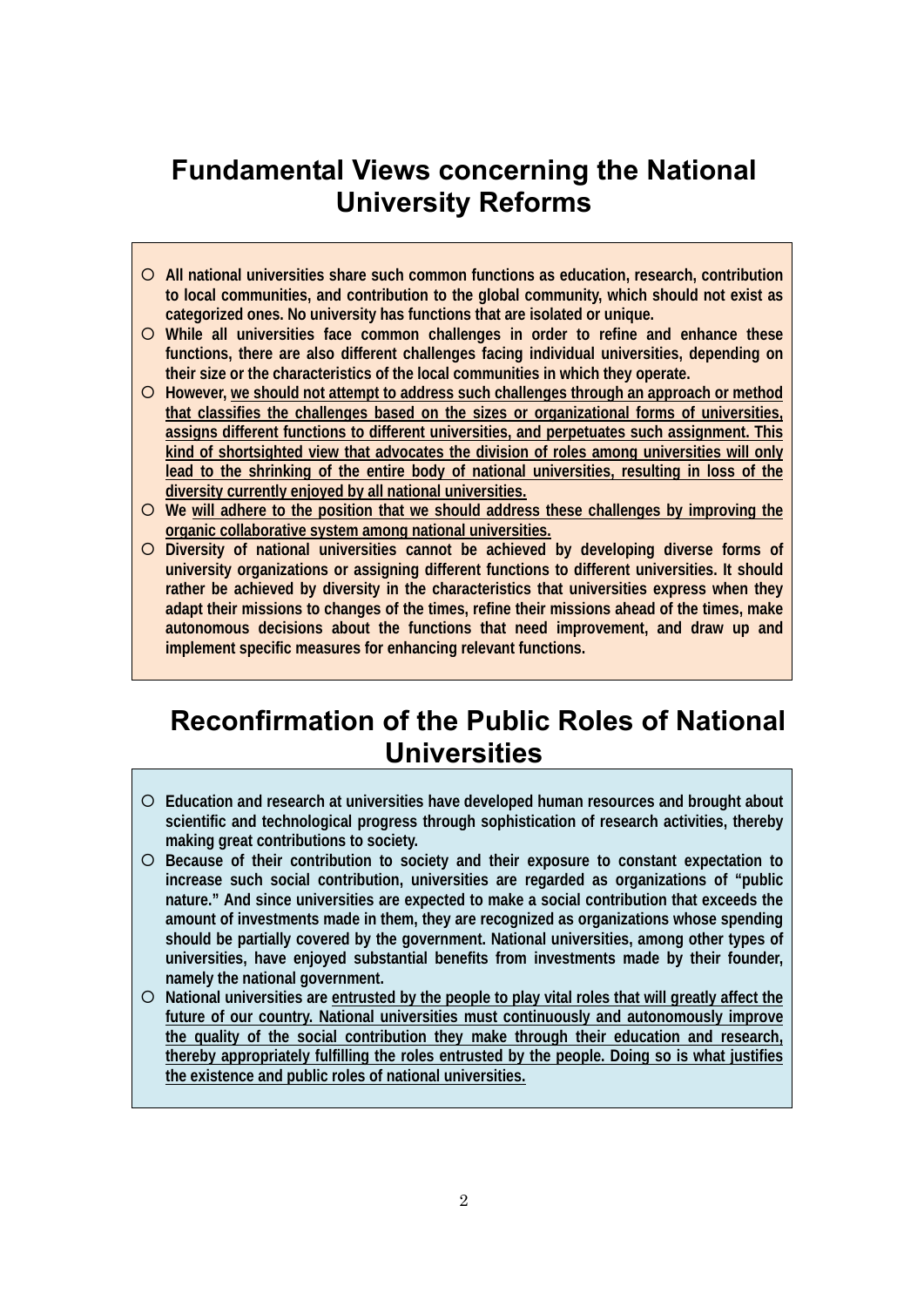## **Functions and Roles to Be Enhanced and Challenges to Be Addressed**

**―Four Functions and Three Forms of Organization―**

#### ■ Educational Function: [Capabilities and talents to be developed with **greater emphasis]**

**★ Train global leaders who can play significant roles in the international arena.** 

- ¾ **Develop abilities to apply highly specialized knowledge and skills to actual problem-solving.**
- ¾ **Develop sophisticated communication skills that ensure intercultural and interdisciplinary understanding.**
- **★ Train individuals who can be top leaders in various fields of society.**
- $\star$  Train researchers who can lead the next-generation academia.

#### ■ Research Function: [Functions to be further enhanced]

- **★ Implement various scientific research activities.** 
	- ¾ **Develop research universities commensurate with the scale of the nation.**
	- ¾ **Strengthen research institutions producing excellent research results.**
- ★ Help outstanding researchers devote more time to research activities and produce **results more quickly in the competitive environment.** 
	- ¾ **Develop a system in which research technical staff and URAs (University Research Administrators) can provide research assistance and various other experts can play roles in such activities as intellectual asset management and utilization, and appropriately evaluate such staffers, experts, and their activities.**
- ★ Develop a research environment for young researchers and an environment that **facilitates active promotion of female researchers.**
- **★ Draw up measures to improve the social status of individuals with doctoral degrees.**

#### ■ University Hospital Function: [Roles and functions to be defined more **clearly]**

- ★ Develop and disclose to society indicators concerning the quality of medical care. ¾ **Clarify standards and definitions of medical care.**
- Õ **Develop a new system for providing community medical care through the introduction of enhanced medical ICT.** 
	- ¾ **Train general physicians, doctors specializing in specified diseases, and other medical professionals and enhance university hospitals' function to dispatch doctors to local communities.**
- \* Reorganize existing departments or create new departments in a way that **corresponds with new fields of medicine, and promote team medicine.**
- \* Develop global human resources and promote international exchange of hospital **personnel.** 
	- ¾ **Promote overseas research and training and invite medical professionals from overseas.**
- ★ Support doctors (particularly female doctors) who come back to work after a period **of leave or career break and build a system for their retraining.**